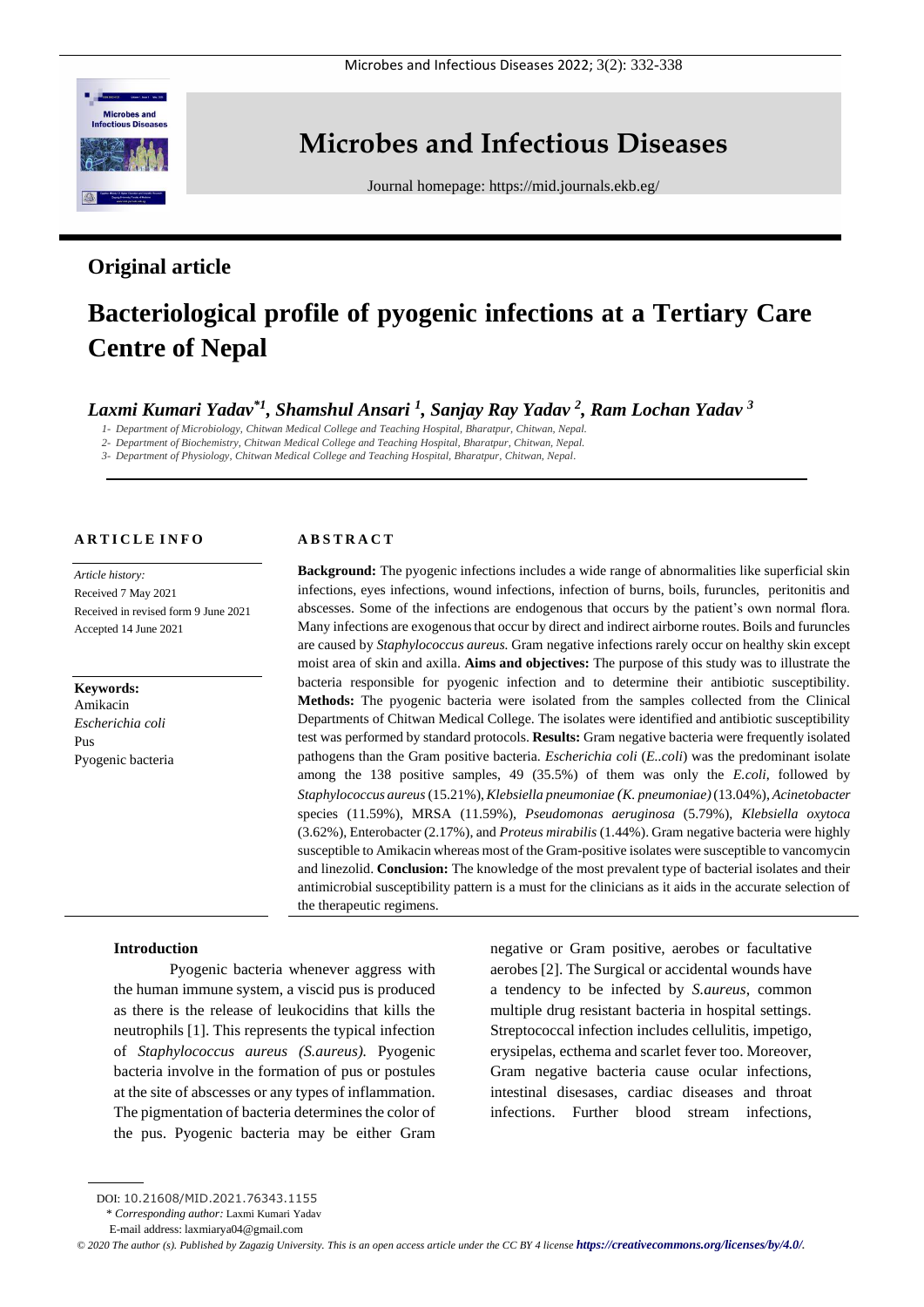meningitis, surgical site infections might be the cause of Gram negative bacteria.

Gram negative bacteria are resistant to the multiple antibiotics available in this era. They have in-built capacity of becoming resistant to most of the drugs. This inbuilt capacity passes along with the genetic materials and makes other bacterial pathogen to be resistant to the available drugs. This has created a serious threat to the human health. Detection of the pyogenic organisms could be the mainstay of early and accurate diagnosis of the infected sites and it also aids in the accurate prescription of therapeutic regimens or the treatment planning of pyogenic infections [3].

The pyogenic bacteria can be cultured on various culture media or agar plates. The colony characteristics that differ from one bacterium to other can aid in the identification of pyogenic bacteria. Moreover, several rapid diagnostic tests, serological tests like ELISA and molecular methods like polymerase chain reaction; electrophoresis helps in the identification of pyogenic organisms.

The mainstay of treatment of pyogenic infection includes the surgery and the use of antibiotics prescribed on the basis of system or organ affected [4]. These antibiotics have a bacteriostatic or bactericidal effect on the bacteria. Thus, this study signifies the changing trend of antibiotic resistance among the bacterial isolates.

#### **Objectives**

This study is aimed to isolate and identify the bacterial strains isolated from pyogenic infections and to determine their drug susceptibility pattern of the common antibiotics used in therapeutic management.

# **Materials and Methods**

# **Sample collection**

A total of 200 pus samples were aseptically collected by sterile syringe aspiration  $(n = 48)$  and by sterile swabs (*n* =152) from inpatients and outpatients of various wards of Chitwan medical college and Teaching Hospital (CMCTH), Bharatpur, Nepal. The study was conducted during a period of 3 months from October 2020 to December 2020 with the standard protocols and was permitted by the Ethical committee of CMCTH. The pus samples collected from various clinical departments were aseptically transferred to the Cary Blair transport media and transported to the lab avoiding any types of microbial contamination.

# **Characterization and identification of pyogenic bacteria**

The samples collected were processed for bacterial culture on CLED agar (Cysteine Lactose Electrolyte Deficient Agar), 5% sheep blood agar and MacConkey agar to isolate the organism present in the sample. Further the samples were also subjected for Gram staining to determine the presence of either Gram negative or Gram positive bacteria. The culture plates were incubated at 37 degree Celsius aerobically for 24-48 hours. After the incubation period, the colony characteristics (colour, shape, transparency, consistency, etc.) were noted for any growth seen. The grown bacterial isolates were subjected for several biochemical tests such as SIM (Sulphide Indole Motility ), TSI (Triple Sugar Iron Agar), citrate utilization test , urea hydrolysis test, catalase test, and oxidase tests to identify the bacterial isolates.

#### **Antibiotic susceptibility test**

An inoculum of bacterial isolates was made on Mueller Hinton agar (MHA) before which the turbidity was adjusted to 0.5 McFarlands standards. The inoculum was spread to the whole MHA plate by a clean, dry and sterile glass spreader. The antibiotics were taken out from the disc container by a sterile forcep and placed to the MHA plate. The fork was slightly pressed onto the media such that the antibiotic disc could properly touch to the media. The plates inoculated with bacterial isolates and antibiotic disc were incubated at 37 degree Celsius for 18-24 hours. After then, the plates were observed to determine the susceptibility pattern. The diameter of a zone of inhibition was measured by scale for each antibiotic disc. Intermediate, sensitive and resistance pattern was determined [5].

#### **MRSA detection**

For the detection of methicillin resistance in *S.aureus* cefoxitin (30 μg) discs and oxacillin (1 μg) discs were used to confirm the presence of methicillin resistant *S. aureus (*MRSA)*.* The zones of inhibition (ZOI) of both discs were measured. The isolates showing the ZOI of  $\leq$ 21 mm with the cefoxitin disk or  $\leq 10$  mm with the oxacillin disk were identified to be MRSA as recommended by the Clinical and Laboratory Standards Institute (CLSI) [6].

#### **Results**

Among the 200 pus samples collected from various wards of the hospital, 138 samples (69%) were found to be positive after an incubation period of 24-48 hours. On the basis of colony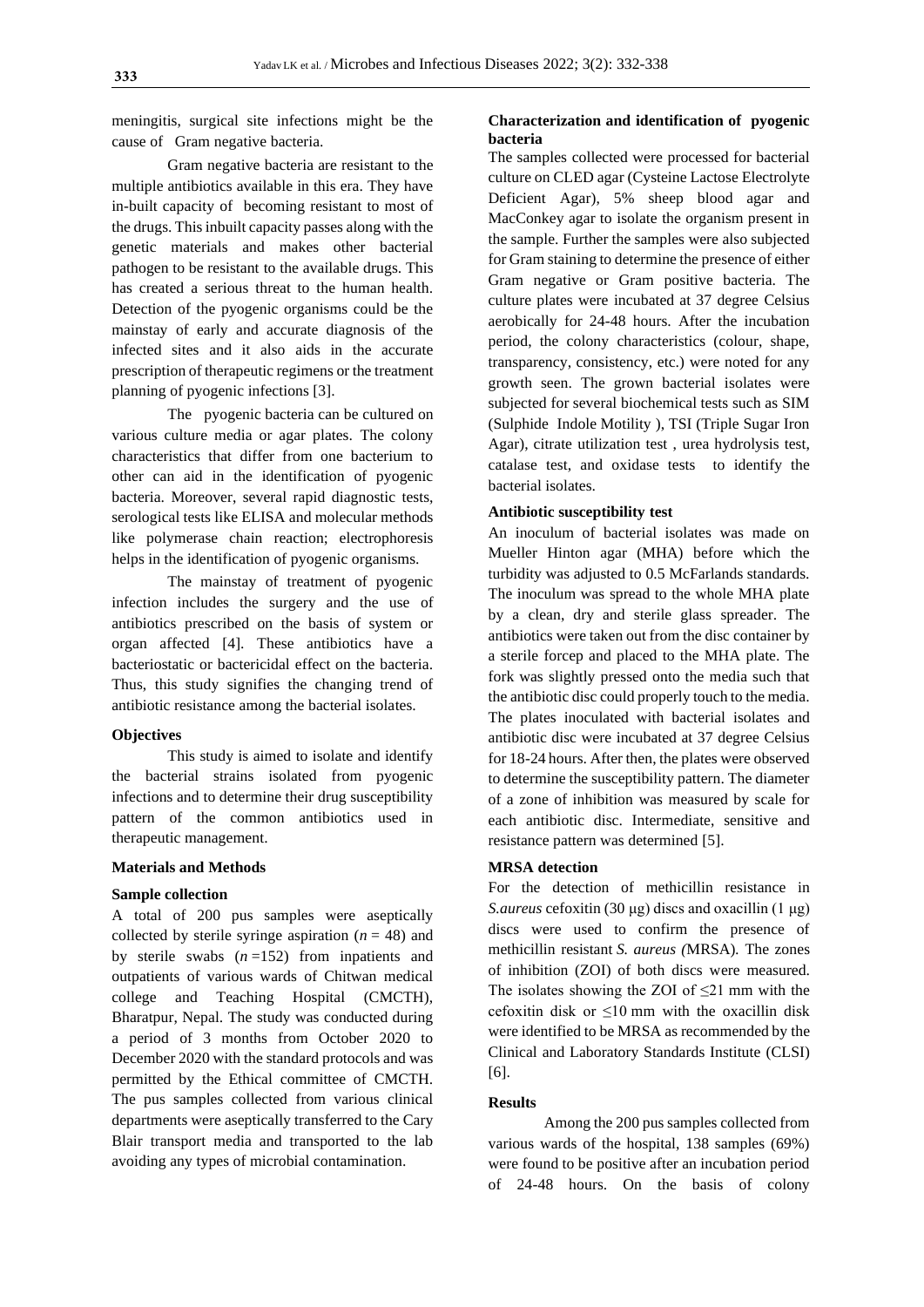characteristics, microscopic characteristics, Gram staining results and biochemical tests, the pyogenic isolates were identified to be nine species.

Gram negative bacteria were the most frequent isolates comprising of 73.15% (101/138) as compared to the Gram positive isolates (26.85%). *Escherichia coli* (35.5%) was the predominant isolate followed by *S. aureus*, *Klebsiella pneumoniae* (*K.pneumoniae)* (13.04%), *Acinetobacter* species (11.59%), MRSA (11.59%), *Pseudomonas aeruginosa* (5.79%), *Klebsiella oxytoca* (*K. oxytoca*) (3.62%), *Enterobacter*  (2.17%), and *Proteus mirabilis* (1.44%) as shown in **table (1)**.

The antibiotic susceptibility pattern of the bacterial isolates from **table (2)** shows that Gram negative bacteria were highly sensitive to amikacin (*E.coli, Enterobacter species, K. pneumoniae, K. oxytoca, Acinetobacter species, Proteus mirabilis and Pseudomonas aeruginosa*). Among all the

Table 1. Frequency of isolates in pus samples.

Gram negative bacterial isolates, *K. oxytoca* was highly sensitive to cotrimoxazole and levofloxacin. *Proteus mirabilis* was highly sensitive to piperacillin-tazobactam, cefotaxime and ciprofloxacin. *Klebsiella oxytoca* was highly sensitive to levofloxacin, ceftriaxone and tigecycline. All the Gram negative isolates were highly resistant to Amoxycillin-clavulanic acid. Enterobacter species was highly resistant to piperacillin-tazobactam and ceftriaxone.

The antibiotic susceptibility pattern of the Gram positive isolates depicts that *S. aureus* was highly sensitive to amikacin, vancomycin and teicoplanin whereas extensively resistant to erythromycin. MRSA was extensively sensitive to linezolid, vancomycin and teicoplanin whereas extremely resistant to cefotaxime and ciprofloxacin. Both Gram-positive isolates were fully susceptible to vancomycin and linezolid as shown in **table (3)**.

| <b>Isolates</b>                                    | <b>Number</b>  | Percentage |
|----------------------------------------------------|----------------|------------|
| Escherichia coli                                   | 49             | 35.5       |
| Klebsiella pneumonia                               | 18             | 13.04      |
| Klebsiella oxytoca                                 | 5              | 3.62       |
| Acinetobacter species                              | 16             | 11.59      |
| Proteus mirabilis                                  | $\overline{2}$ | 1.44       |
| Pseudomonas aeruginosa                             | 8              | 5.79       |
| Enterobacter species                               | 3              | 2.17       |
| Methicillin Resistant Staphylococcus aureus (MRSA) | 16             | 11.59      |
| Staphylococcus aureus                              | 21             | 15.21      |
| Total                                              | 138            | 100        |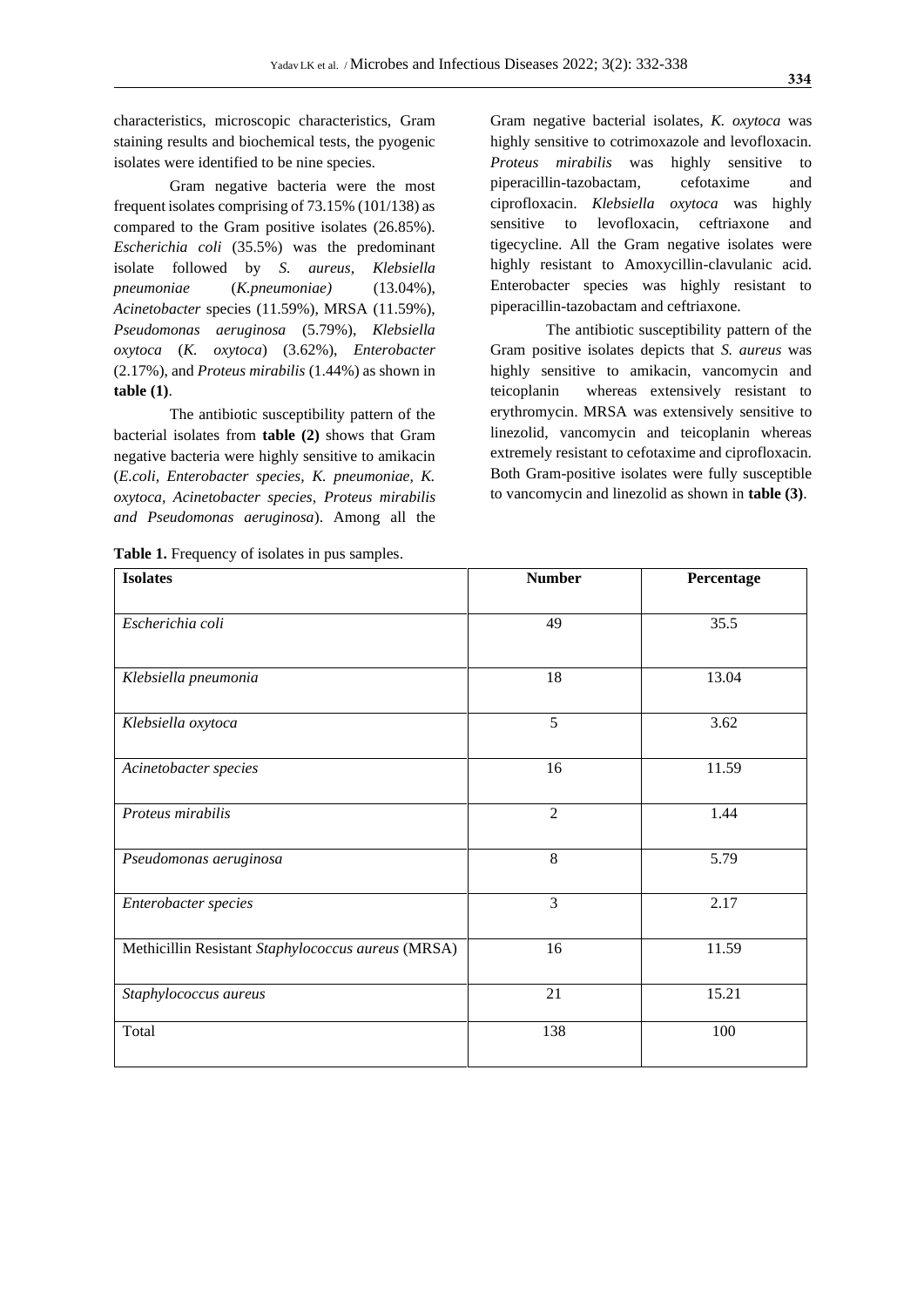| יונישם ו טוע                                                                                                                                                                                                                                                                                                        |
|---------------------------------------------------------------------------------------------------------------------------------------------------------------------------------------------------------------------------------------------------------------------------------------------------------------------|
| Antihiotic suscentibility nation of the Liram peoplyce nyonenic isolate<br>in the company of the company of the company of the company of the company of the company of the company of the company of the company of the company of the company of the company of the company of the company of the compa<br>J<br>l |
| warn yn ma                                                                                                                                                                                                                                                                                                          |
| ŧ<br>ı                                                                                                                                                                                                                                                                                                              |
| `                                                                                                                                                                                                                                                                                                                   |
| <b>Lable 4. Allubi</b><br>j<br>$T_{\rm c}$ .                                                                                                                                                                                                                                                                        |

| Antibiotic                     |           | <b>Escherichia coli</b> | <b>Enterobacter</b> |                                    | Klebsiella       |                            | Klebsiella oxytoca |                                |                    | Acinetobacter species    | Proteus mirabilis |           | Pseudomonas        |           |
|--------------------------------|-----------|-------------------------|---------------------|------------------------------------|------------------|----------------------------|--------------------|--------------------------------|--------------------|--------------------------|-------------------|-----------|--------------------|-----------|
|                                |           | $(6f=N)$                | species $(N=3)$     |                                    | pneumonia (N=18) |                            | $(N=5)$            |                                | $\mathcal{O}$ f=N) |                          | $(N=2)$           |           | $aeruginosa$ (N=8) |           |
|                                | S(%)      | $R$ $\binom{0}{0}$      | S(%)                | $R\ (\%)$                          | S(%)             | $R\ (\%)$                  | S(%)               | $R(\%)$                        | $S(%)$             | $R\ (\%)$                | $S(\%)$           | $R\,(\%)$ | $S(\%)$            | $R\ (\%)$ |
| Cotrimoxazole                  | 18 (36.7) | 31(63.3)                | 1(33.3)             | (66.7)<br>$\widetilde{\sim}$       | 11(61.1)         | 7(38.9)                    | 4(80.0)            | 1(20.0)                        | 4(25.0)            | 12(75.0)                 | 1(50.0)           | 1(50.0)   | Ż                  | 艺         |
| Piperacillin<br>Tazobactam     | 22(44.9)  | 27(55.1)                | $\circ$ 0           | (100)<br>$\tilde{\phantom{0}}$     | 11(61.1)         | 7(38.9)                    | 3(60.0)            | 2(40.0)                        | 2(12.5)            | (87.5)<br>$\overline{4}$ | 2(100)            | $\circ$   | 2(25.0)            | 6(75.0)   |
| Cefotaxime                     | 14 (28.6) | 35(71.4)                | 1(33.3)             | (66.7)<br>$\widetilde{\Omega}$     | 11(61.1)         | 7(38.9)                    | 4(80.0)            | 1(20.0)                        | 2(12.5)            | 14(87.5)                 | 2(100)            | $\bullet$ | 4(50.0)            | 4(50.0)   |
| Amikacin                       | 46 (93.9) | 3(6.1)                  | 2(66.7)             | (33.3)<br>$\overline{\phantom{0}}$ | 13(72.2)         | 5(27.8)                    | 4(80.0)            | 1(20.0)                        | 9(56.2)            | 7(43.7)                  | 2(100)            | $\bullet$ | 6(75.0)            | 2(25.0)   |
| Levofloxacin                   | 22 (44.9) | 27(55.1)                | 艺                   | Ż                                  | 10(55.5)         | 8 (44.4)                   | 5 (100)            | (0)                            | 6(37.5)            | 10(62.5)                 | $\circ$ 0         | 2(100)    | 6(75.0)            | 2(25.0)   |
| Ceftriaxone                    | 19(38.8)  | 30(61.2)                | $\bullet$           | (100)<br>3                         | 9(50.0)          | 9(50.0)                    | 5(100)             | $\odot$<br>$\bullet$           | 5(31.2)            | 11 (68.7)                | 1(50.0)           | 1(50.0)   | 5(62.5)            | 3(37.5)   |
| Tigecycline                    | 44 (89.8) | 5(10.2)                 | 艺                   | Ż                                  | 12(66.7)         | 6(33.3)                    | 5 (100)            | $\odot$<br>$\circ$             | 16 (100)           | $\circ$ (0)              | ž                 | 艺         | 7(87.5)            | (12.5)    |
| Clavulanic acid<br>Amoxycillin | 8 (16.3)  | 41 (83.7)               | 1(16.7)             | (83.3)<br>$\widetilde{\Omega}$     | 3(16.7)          | 15(83.3)                   | 2(40.0)            | 3(60)                          | (0, 0)             | 16 (100)                 | 1(50.0)           | 1(50.0)   | 1(12.5)            | 7(87.5)   |
| Cefixime                       | 10(20.4)  | 39 (79.6)               | 艺                   | Ż                                  | 10(55.5)         | 8 (44.4)                   | 2(40.0)            | (60)<br>$\tilde{\mathfrak{c}}$ | 艺                  | 艺                        | Ż                 | 艺         | Ż                  | Ż         |
| Meropenem                      | 37(75.5)  | 12(24.5)                | 3(61.1)             | (38.9)<br>$\circ$                  | 11(61.1)         | 8 (38.9)                   | Ż                  | ž                              | 6(37.5)            | 10(62.5)                 | Ż                 | Ż         | 6(75.0)            | 2(25.0)   |
| Ciprofloxacin                  | Ż         | Ż                       | 艺                   | Ż                                  | 18 (100)         | $\widehat{\in}$<br>$\circ$ | Ż                  | ž                              | 艺                  | Ż                        | 2(100)            | $\bullet$ | Ż                  | Ż         |
| Gentamycin                     | Ż         | Ż                       | 艺                   | Ż                                  | Ż                | ž                          | Ż                  | Ż                              | Ż                  | Ż                        | 1(50.0)           | 1(50.0)   | Ż                  | Ż         |
| nt: not tested                 |           |                         |                     |                                    |                  |                            |                    |                                |                    |                          |                   |           |                    |           |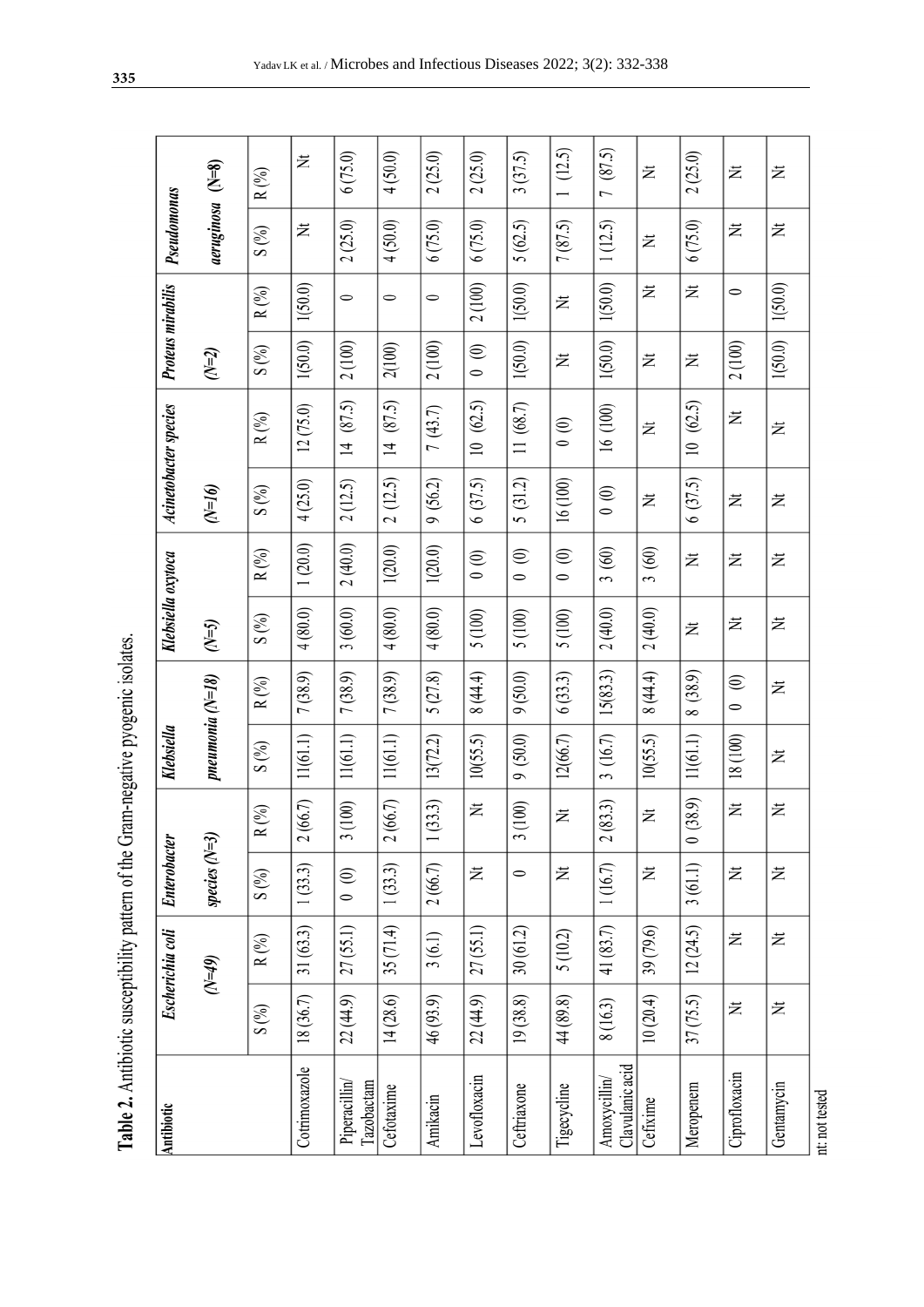| <b>Antibiotics</b>          | S. aureus<br>$(N=21)$ |                  | <b>MRSA</b><br>$(N=16)$ |                  |
|-----------------------------|-----------------------|------------------|-------------------------|------------------|
|                             |                       |                  |                         |                  |
|                             | S(%)                  | R(% )            | S(%)                    | R(% )            |
| Cotrimoxazole               | 14(66.7)              | 7(33.3)          | 8(50.0)                 | 8(50.0)          |
| Piperacillin/Tazobactam     | 12(57.1)              | 9(42.8)          | 2(12.5)                 | 14(87.5)         |
| Cefotaxime                  | 14(66.7)              | 7(33.3)          | $\theta$                | 16(100)          |
| Amikacin                    | 21 (100)              | $\boldsymbol{0}$ | 14(87.5)                | 2(12.5)          |
| Levofloxacin                | 19(90.5)              | 2(9.5)           | 4(25)                   | 12(75.0)         |
| Ceftriaxone                 | 15(71.4)              | 6(28.6)          | $\mathbf{0}$            | 16(100)          |
| Tigecycline                 | Nt                    | Nt               | 15 (93.7)               | 1(6.2)           |
| Amoxycillin/clavulanic acid | 7(33.3)               | 14(66.7)         | 2(12.5)                 | 14(87.5)         |
| Cefixime                    | Nt                    | Nt               | Nt                      | Nt               |
| Meropenem                   | Nt                    | Nt               | Nt                      | Nt               |
| Ciprofloxacin               | Nt                    | Nt               | $\overline{0}$          | 16(100)          |
| Gentamycin                  | Nt                    | Nt               | Nt                      | Nt               |
| Linezolid                   | 20(95.2)              | 1(4.8)           | 16(100)                 | $\overline{0}$   |
| Vancomycin                  | 21 (100)              | $\mathbf{0}$     | 16(100)                 | $\boldsymbol{0}$ |
| Teicoplanin                 | 21 (100)              | $\overline{0}$   | 16(100)                 | $\overline{0}$   |
| Ofloxacin                   | 17(80.9)              | 4(19.0)          | Nt                      | Nt               |
| Cefoxitin                   | 16(76.2)              | 5(23.8)          | 1(6.2)                  | 15(93.7)         |
| Cloxacillin                 | 15(71.4)              | 6(28.6)          | 1(6.2)                  | 15(93.7)         |
| Clindamycin                 | 11(50.0)              | 11(50.0)         | 6(37.5)                 | 10(62.5)         |
| Erythromycin                | 6(28.6)               | 15(71.4)         | 5(31.2)                 | 11(68.7)         |
| Imipenem                    | 13(61.9)              | 8(38.1)          | Nt                      | Nt               |

**Table 3.** Antibiotic susceptibility pattern of the Gram positive pyogenic isolates.

### **Discussion**

This study was aimed to detect the pyogenic bacteria from the clinical pus samples and determine their drug susceptibility pattern. Gram negative bacteria were the predominant isolates in this study. Moreover, *E.coli* was the highly prevalent organism followed by *S. aureus*. Study conducted at a tertiary care hospital Puducherry by **Rameshkannan et al.** also stated *E. coli* to be the most common organism isolated from pus samples [7]. The study is also similar to the study carried out at Jinling Hospital of China by **Zhang et al**. who reports *E. coli* to be dominant bacteria followed by *S. aureus* and *K. pneumoniae* [8]*.* The study by **Trojan et al.** conducted at Punjab, India also reveals that *E.coli* is the predominant isolate followed by *S. aureus*, and *K. pneumoniae* which is in correlation to our study [9].

The study by **Bessa et al**. conducted at Chieti, Itlay states that *S.aureus* is the predominant isolate in wound infections followed by *Pseudomonas aeruginosa* and *Proteus mirabilis* [10]. The study carried out by **Dryden** states that *S.aureus* and MRSA, the predominant causative agents of skin infections [11].

The antibiotic susceptibility profile of the bacteria isolated from the pus samples of various in this study shows that Gram negative bacteria (*E.coli, Enterobacter species, Klebsiella pneumonia, Klebsiella oxytoca, Acinetobacter species, Proteus mirabilis and Pseudomonas aeruginosa*) were highly sensitive to amikacin which correlates with the study of **Imade et al.** [12].

*Klebsiella oxytoca* was highly sensitive to cotrimoxazole and levofloxacin. *Proteus mirabilis* was highly sensitive to piperacillin- tazobactam, cefotaxime and ciprofloxacin. *Klebsiella oxytoca* was highly sensitive to levofloxacin, ceftriaxone and tigecycline. All the Gram negative isolates were highly resistant to amoxycillin-clavulanic acid. *Enterobacter species* was highly resistant to piperacillin-tazobactam and ceftriaxone. The study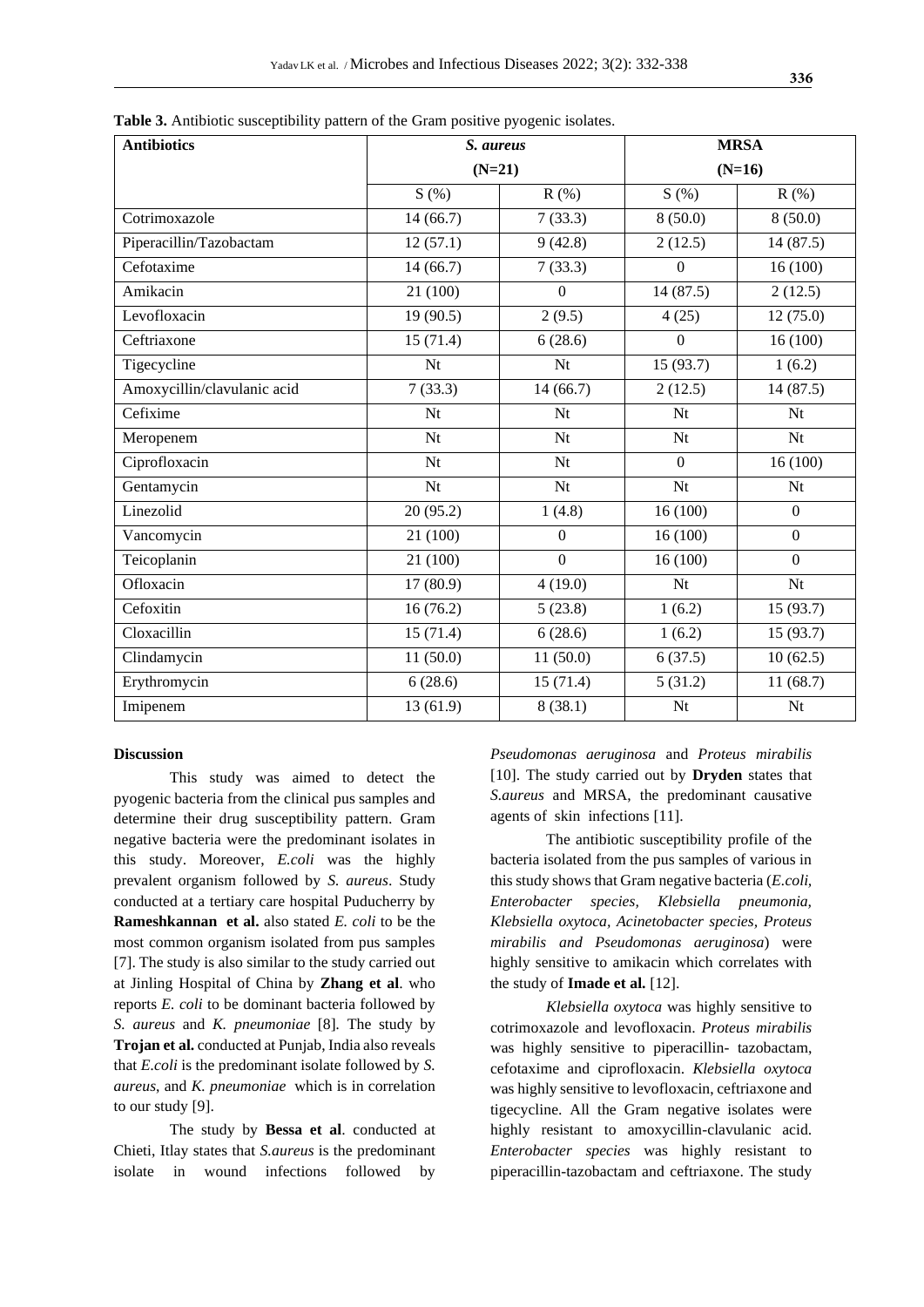shows that *Pseudomonas aeruginosa* is highly resistant to amoxycillin/clavulanic acid which correlates with the various studies.

This study revealed that the potency of ciprofloxacin was high against *K.pneumoniae* and *Proteus mirabilis* whereas gentamycin has been found to be less potent against *Proteus mirabilis*. The study carried out by at Jimma University Specialized hospital, in Southwest Ethiopia found ciprofloxacin to be the most effective drug against Gram negative pathogens [13].

This study also shows that *S.aureus* and MRSA was found to be extremely sensitive to vancomycin & linezolid which agrees with studies of **Chauhan et al.** Carried out at a tertiary care centre of India [14].

According to this study Enterobacteriaceae members show high sensitivity towards amikacin and tigecycline which is not similar to the study done by **Duggal et al.** [15]. The study demonstrate that Acinetobacter strains showed high sensitivity towards tigecycline unlike the study carried out by **RaoRaghav et al.** [16] which demonstrate the *Acinetobacter species* more sensitive to piperacillin- tazobactam.

Bacteria becomes resistant clinically, naturally or in acquired mode due to the inadequate consumption of drugs, overuse, sporadic use, irregular consumption of drugs, improper diagnosis of the patients and incorrect prescription of the drugs. Eradication of these negligible errors might lead to the prevention of antibiotic resistance. Antibiotic resistance has not only created a serious threat to the physical health, but also to the mental and social health of people. It has also led to the diminishing economy of the patients. Moreover, it could also increase the mortality rate of patients with high risk diseases. Knowledge of the pyogenic microorganisms and their susceptibility pattern to different antibiotics can help the clinicians in the chemotherapy of the patients [17-20].

# **Conclusion**

Pyogenic infections are more frequent in the developing countries. A high prevalence of antibiotic resistant isolates recovered from pyogenic infections in our settings indicates the need for the continuous supervision of drug susceptibility pattern. Antibiotic policies should be implemented to control this increasing trend of resistance among pyogenic isolates. The site of inflammation should be identified in order to get the proper and adequate

therapy. The treatment of pyogenic infections is still a challenge to the clinicians, the standard microbiological procedure, antibiotic drug and surgery. There has been a increasing frequency of drug resistance in bacteria. Thus, this study was aimed to identify the pyogenic bacteria and determine their antibiotic susceptibility pattern.

**Conflict of interest**: The authors declare no conflict of interest.

# **Funding:**None.

#### **References**

- 1-**Singh S, Khare M, Patidar RK, Bagde S, Sahare KN, Dwivedi D, et al.** Antibacterial Activities Against Pyogenic Pathogens. Int J Pharm Sci Res 2013: 4(8); 2974-2979.
- 2-**Efstrtiou A.** Outbreaks of human infection caused by pyogenic streptococci of Lancefield groups C and G. Journal of Medical Microbiology 1989; 29: 207-219.
- 3-**Salem-Bakhit MM, Moussa IMI, Muharram MM, Alanazy FK, Hefni HM.** Prevalence and antimicrobial resistance pattern of multidrugresistant enterococci isolated from clinical specimens. Indian Journal of Medical Microbiology 2012; 30: 44-51
- 4-**Chong VH, Lim KS.** Pyogenic liver abscess as the first manifestation of hepatobiliary malignancy. Hepatobiliary Pancreat Dis Int 2009; 8: 547-550.
- 5-**Clinical and Laboratory Standards Institute (CLSI).** Performance Standards for Antimicrobial Susceptibility Testing; Twentieth Informational Supplement. CLSI document M100-S20. Wayne, PA: Clinical and Laboratory Standards Institute; 2010. Twentieth Informational Supplement January 2010.
- 6-**Clinical and Laboratory Standards Institute (CLSI).** Performance standards for antimicrobial susceptibility testing, 17th informational supplement. 2007, Wayne, PA: USA:CLSI: M100-S17.